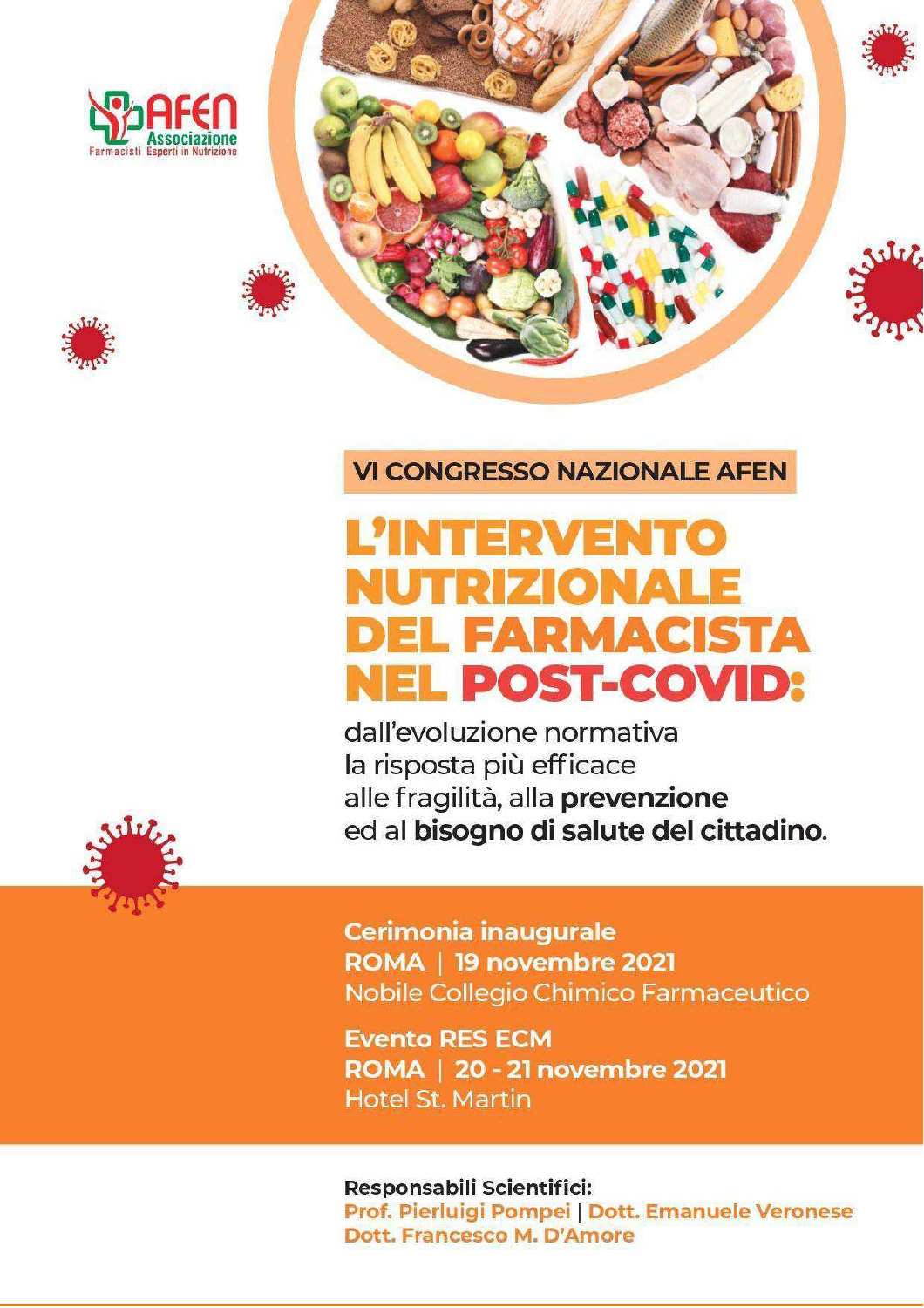Carenze nutrizionali, stato infiammatorio, sindrome metabolica, comorbilità rappresentano i fattori che più influiscono sulla gravità dell'infezione da Sars-Cov2 e sulla sua prognosi.

**L'INTERVENTO NUTR<br>
Carenze nutrizionali, state<br>
rappresentano i fattori che<br>
e sulla sua prognosi.<br>
Un intervento nutrizionale p<br>
grazie a competenze e co<br>
sociali di questa e di altr<br>
leaislazione lacunosa.** Un intervento nutrizionale più incisivo da parte del farmacista esperto in nutrizione, arazie a competenze e conoscenze già acquisite, può sicuramente ridurre i costi sociali di questa e di altre patologie, ma viene troppo spesso inibito da una legislazione lacunosa.

**L'INTERVENTO NUTRIZIONALE DEL FARMACISTA NEL POST-COVID<br>
RAZIONALE<br>
Corres contribuyoni del tribuyoni del tribuyoni del tribuyoni del tribuyoni del tribuyoni del tribuyoni del tribuyoni del tribuyoni del tribuyoni del tr** Presenza capillare sul territorio, efficienza ampiamente dimostrata del sistema farmaceutico italiano, facilità di accesso al servizio, ma anche nuove e mirate normative di settore hanno consentito risposte più efficaci a tutto vantaggio della salute pubblica, ora quanto mai necessarie anche per lo specifico intervento del Farmacista nell'ambito della Nutrizione Umana.

Nutraceutica, alimentazione ed esercizio fisico rappresentano il miglior farmaco per la prevenzione e per il miglioramento dello stato di salute di una società sempre più anziana.

#### L'EVENTO ECM È RIVOLTO A: Farmacisti Territoriali ed Ospedalieri - Medici  $ECM:10.8$

L'EVENTO ECM È RIVOLTO A: Farmacisti Territ<br>ECM:10,8<br>SEGRETERIA ORGANIZZATIVA:<br>MEETING PLANNER SRL - Lucia Milone<br>mail: <u>lucia@meeting-planner.it</u> mobile: 379 1457812

VI CONGRESSO NAZIO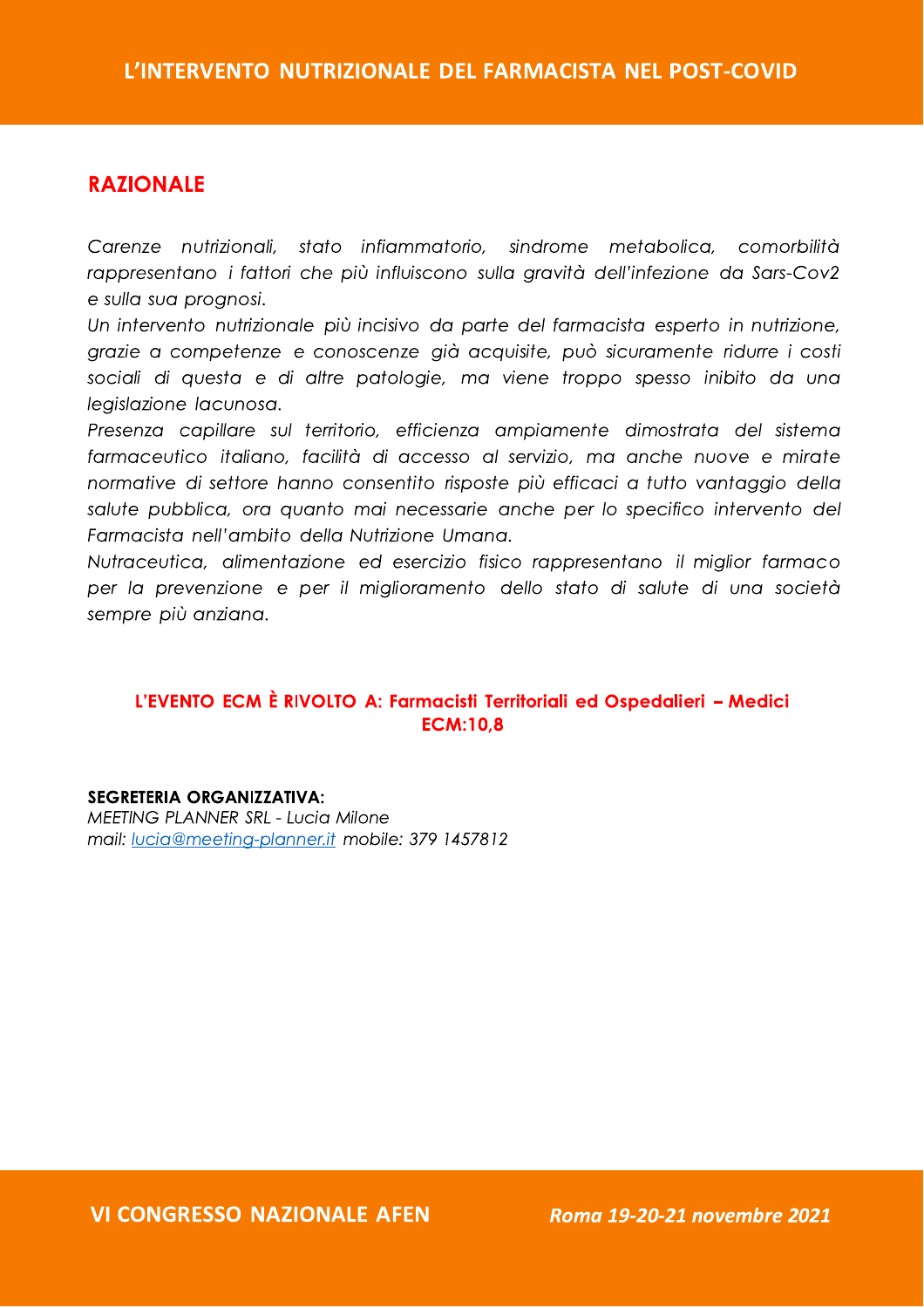# **PROGRAMMA PRELIMINARE**

# Cerimonia inaugurale

VENERDÌ 19 novembre 2021 - NOBILE COLLEGIO CHIMICO FARMACEUTICO

| Ore 9,00 | Registrazione dei partecipanti |
|----------|--------------------------------|
|          |                                |

| Ore 9,30  | Apertura del Congresso. Dr. Giuseppe Perroni                                                                                                                                                                                                                     |
|-----------|------------------------------------------------------------------------------------------------------------------------------------------------------------------------------------------------------------------------------------------------------------------|
| Ore 10,00 | Presentazione e Saluto delle Autorità.<br>- Prof. Pierluigi POMPEI - Presidente AFEN<br>- On. Andrea MANDELLI – Presidente FOFI<br>- Sen. Luigi D'AMBROSIO LETTIERI - Presidente FONDAZIONE CANNAVO'<br>- Dr. Emilio CROCE – Presidente Ordine Farmacisti ROMA   |
|           | - Dr. Marco COSSOLO – Presidente FEDERFARMA<br>- Dr. Eugenio LEOPARDI - Presidente UTIFAR                                                                                                                                                                        |
| Ore 12,00 | <b>TAVOLA ROTONDA - IL FARMACISTA- NUTRIZIONISTA: CONOSCENZE E COMPETENZE A</b><br>SERVIZIO DEL CITTADINO E L'ADEGUAMENTO DEL QUADRO NORMATIVO<br>Presenta e modera il dr. Michele LAMPUGNANI                                                                    |
|           | On. Francesco BOCCIA, Sen. Elena CATTANEO, Sen. Gianfranco RUFA, On. Marcello<br>GEMMATO, On. Roberto BAGNASCO, On. Giuseppe CHIAZZESE, On. Caterina LICATINI, On.<br>Carlo PIASTRA, Prof. Gaetano SABETTA, Avv. Massimo Nicola MINERVA, Dr. Emanuele<br>RIGANTÈ |

Le Autorità ed i partecipanti alla tavola rotonda hanno ricevuto formale invito: si attendono alcune conferme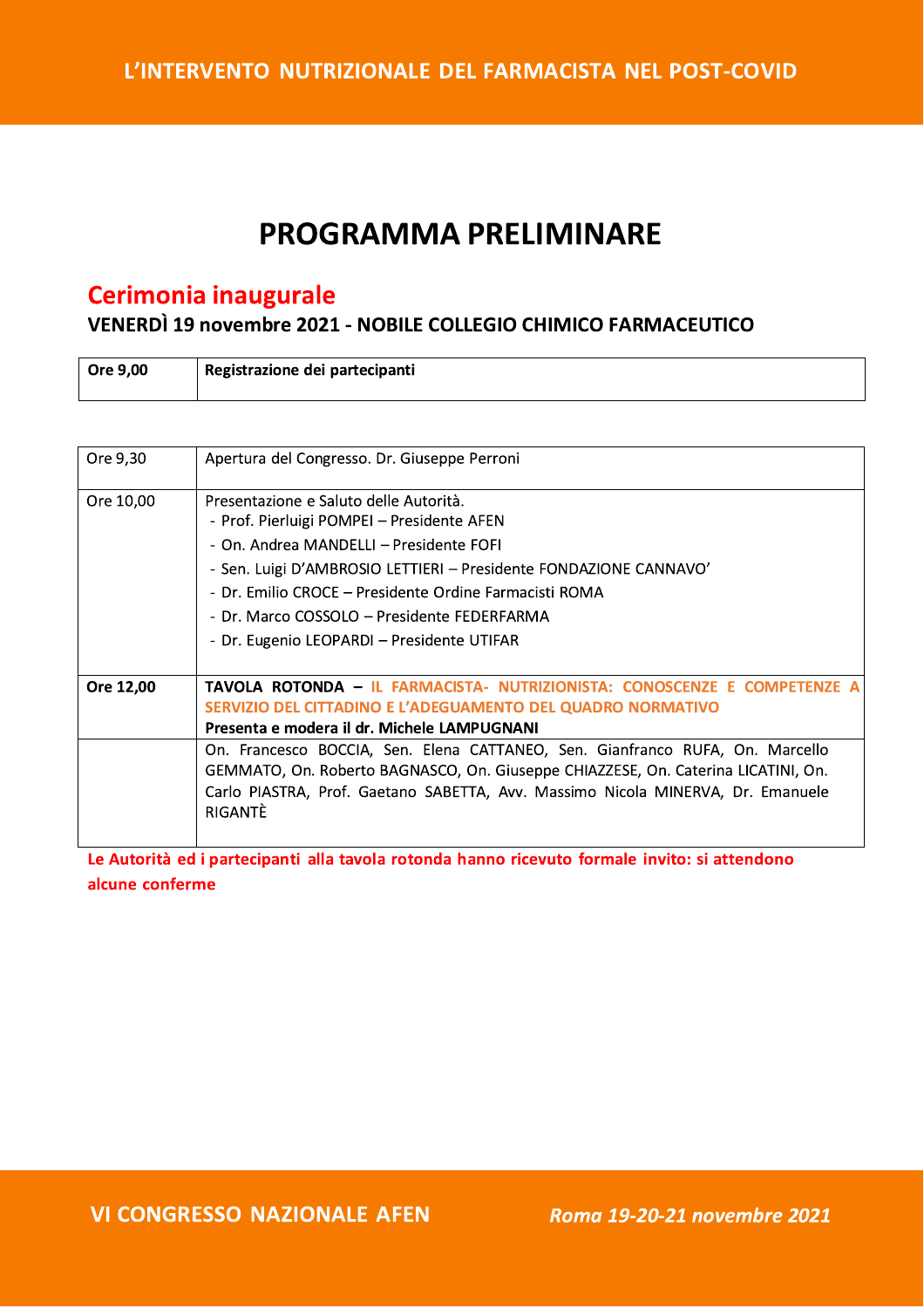# **Evento RES ECM**

#### SABATO 20 novembre 2021 - HOTEL ST. MARTIN

| Ore 9,00 | Registrazione dei partecipanti |
|----------|--------------------------------|
|          |                                |

| <b>PRIMA SESSIONE</b> | IL FARMACISTA, LA FRAGILITÀ, IL BISOGNO DI SALUTE E LA PRESA IN CARICO DEL<br><b>CITTADINO</b>                                  |
|-----------------------|---------------------------------------------------------------------------------------------------------------------------------|
| <b>MODERATORE</b>     | Dr. Emilio Croce                                                                                                                |
| Ore 9,30              | Letio Magistralis<br>Prof. Michele CARRUBA                                                                                      |
| Ore 10,00             | Terapie innovative nel Covid: dalla farmacologia alla nutraceutica<br>Prof. Pierluigi POMPEI                                    |
| Ore 10,30             | Il farmacista territoriale: ausilio per il medico nella diagnosi precoce della malattie<br>metaboliche<br>Prof. Gaetano SABETTA |

| Ore 11,00 | <b>Coffee break</b> |
|-----------|---------------------|
|           |                     |
|           |                     |
|           |                     |

| Ore 11,30 | Fragilità, immunità, nutrizione e nutraceutica: ruolo del farmacista<br>Prof. Emilio JRILLO                                                     |
|-----------|-------------------------------------------------------------------------------------------------------------------------------------------------|
| Ore 12,00 | Il farmacista, la prevenzione e la presa in carico della persona<br>Sen. Dr. Luigi D'AMBROSIO LETTIERI                                          |
| Ore 12,30 | <b>TAVOLA ROTONDA – LA PRESA IN CARICO DEL CLIENTE-PAZIENTE: DALLE PAROLE AI</b><br><b>FATTI</b><br>Presenta e modera il dr. Michele LAMPUGNANI |
| Ore 13,00 | Pranzo                                                                                                                                          |

**VI CONGRESSO NAZIONALE AFEN** 

Roma 19-20-21 novembre 2021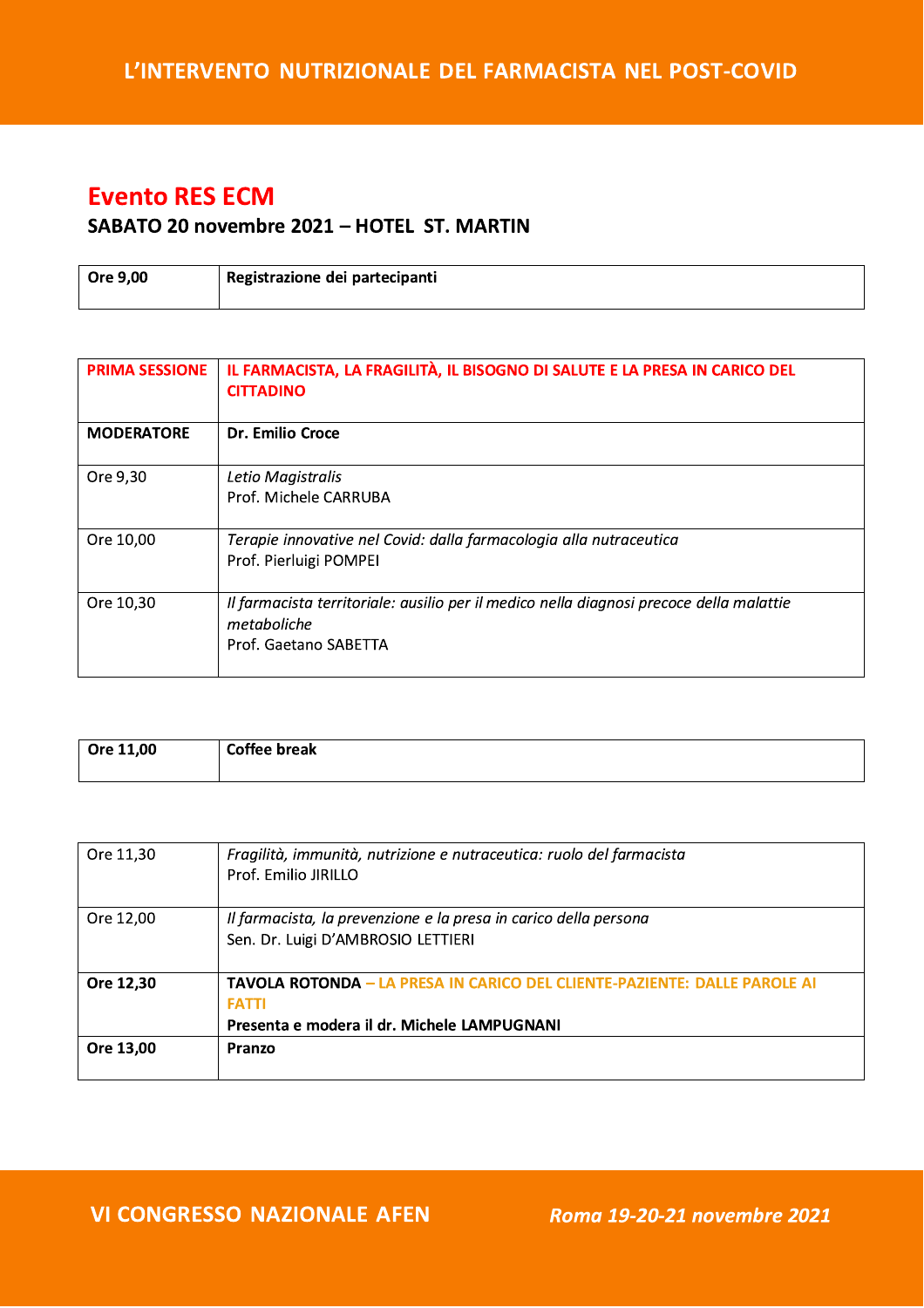| <b>SECONDA</b><br><b>SESSIONE</b> | ALIMENTAZIONE, RIMEDI NATURALI E COVID                                                                    |
|-----------------------------------|-----------------------------------------------------------------------------------------------------------|
| <b>MODERATORE</b>                 | Dr. Francesco SETTEMBRINI                                                                                 |
| Ore 15,00                         | Sars-Cov2: i postumi dell'infezione<br>Prof. Francesco VAIA                                               |
| Ore 15,30                         | Il ruolo della nutrizione nella prevenzione, terapia e post infezione da Covid<br>Prof. Antonio MOSCHETTA |
| Ore 16,00                         | La nutraceutica nella prevenzione, terapia e post infezione da Covid<br>Prof. Andrea URBANI               |

| Ore 16,30 | Coffee break. |
|-----------|---------------|
|           |               |

| Ore 17,00 | Probiotici, sistema immunitario, recupero funzionale e Covid<br><b>RELATORE DA DEFINIRE</b>                                                                                       |
|-----------|-----------------------------------------------------------------------------------------------------------------------------------------------------------------------------------|
| Ore 17,30 | Il nutraceutico: riconoscimento normativo per una nuova classe di rimedi funzionali<br>Prof. Ettore NOVELLINO                                                                     |
| Ore 18,00 | <b>TAVOLA ROTONDA – LA NUTRACEUTICA: DAI RISULTATI SCIENTIFICI</b><br>ALL'INDIVIDUAZIONE DI UNA NUOVA CLASSE DI RIMEDI SALUTISTICI<br>Presenta e modera il dr. Michele LAMPUGNANI |
| Ore 18,30 | Formazione Continua: i Fondi Interprofessionali a servizio del farmacista                                                                                                         |
| Ore 18,40 | Chiusura dei lavori                                                                                                                                                               |

**VI CONGRESSO NAZIONALE AFEN** 

Roma 19-20-21 novembre 2021